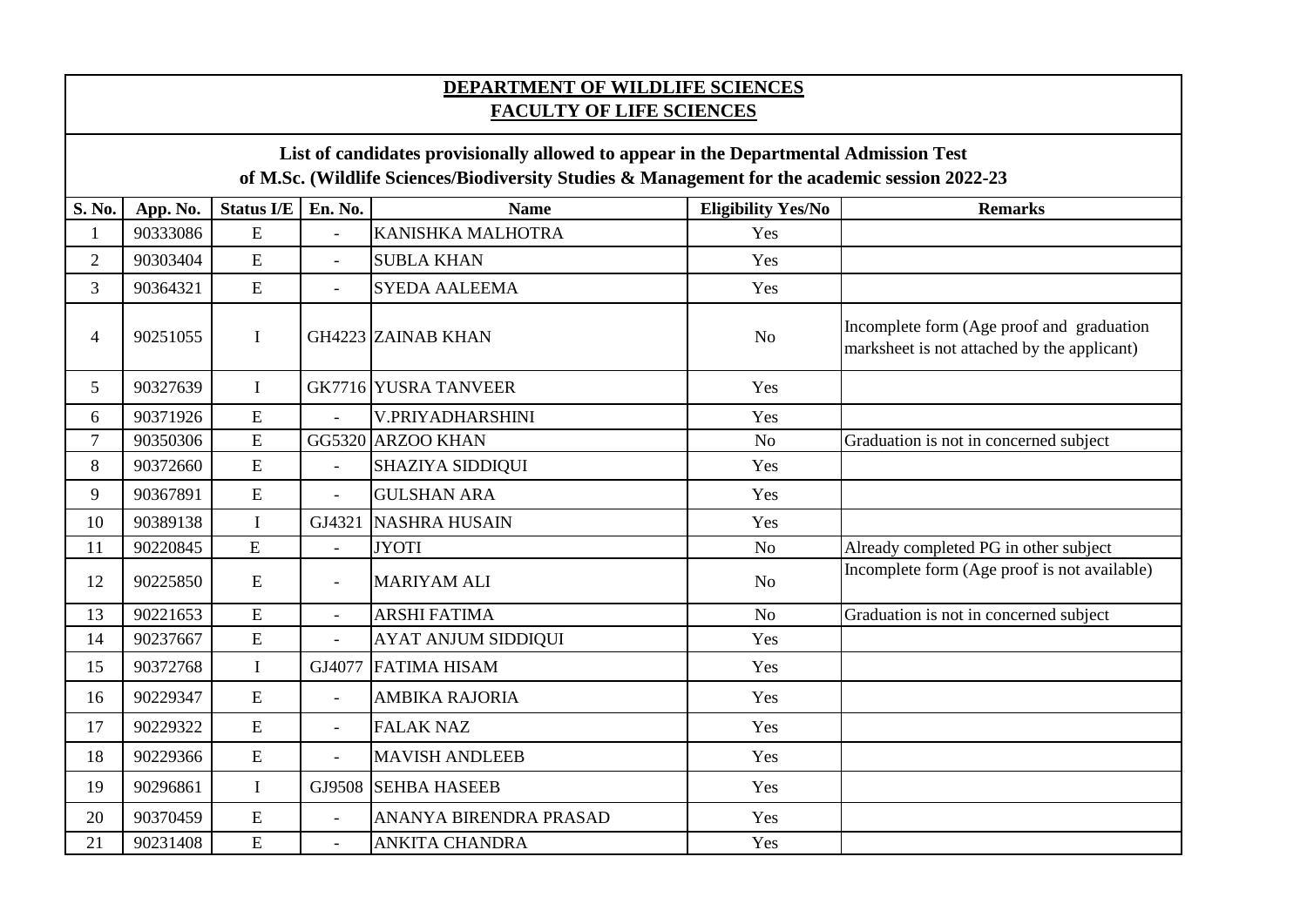| 22 | 90246869 | ${\bf E}$      | $\blacksquare$           | SHRESTHA GUPTA             | N <sub>o</sub> | Incomplete form (Age proof is not available.<br>Graduation subject is not disclosed by the<br>applicant) |
|----|----------|----------------|--------------------------|----------------------------|----------------|----------------------------------------------------------------------------------------------------------|
| 23 | 90299624 | $\mathbf I$    | GI0691                   | <b>MADIHA ALI KHAN</b>     | Yes            |                                                                                                          |
| 24 | 90239674 | $\mathbf I$    | GJ2490                   | <b>MEHJABIN KHAN</b>       | Yes            |                                                                                                          |
| 25 | 90244598 | $\mathbf I$    |                          | <b>GL4540 SIDRA SALMAN</b> | Yes            |                                                                                                          |
| 26 | 90276157 | $\mathbf I$    | GI6744                   | <b>ALVIA FARHEEN</b>       | N <sub>o</sub> | Incomplete form (Age proof is not available.<br>Graduation subject is not disclosed by the<br>applicant) |
| 27 | 90322071 | $\bf I$        | GJ4155                   | <b>SANA ZAMIR</b>          | Yes            |                                                                                                          |
| 28 | 90260894 | ${\bf E}$      | $\overline{a}$           | <b>AFIA TASNIM</b>         | N <sub>o</sub> | Incomplete form (Age proof is not available)                                                             |
| 29 | 90283244 | $\mathbf{I}$   | GJ4424                   | <b>SADAF</b>               | Yes            |                                                                                                          |
| 30 | 90268061 | $\mathbf I$    | GJ2369                   | <b>AQSA JASEEM</b>         | Yes            |                                                                                                          |
| 31 | 90284135 | $\bf I$        | GJ4348                   | MINZA HASAN                | Yes            |                                                                                                          |
| 32 | 90289902 | E              | $\overline{\phantom{a}}$ | ZUBIYA MIRZA               | <b>No</b>      | Incomplete form (Age proof is not available)                                                             |
| 33 | 90273637 | E              | $\overline{a}$           | <b>ANAM MUQEET</b>         | Yes            |                                                                                                          |
| 34 | 90363028 | $\mathbf I$    | GJ2630                   | <b>UMAIMA TUL KUBRA</b>    | Yes            |                                                                                                          |
| 35 | 90295113 | $\mathbf I$    | GJ4237                   | <b>SHOIBA TARIQ</b>        | Yes            |                                                                                                          |
| 36 | 90324265 | $\mathbf I$    |                          | FC1235 SAFIYA KHAN         | N <sub>o</sub> | Incomplete form (Age proof is not available)                                                             |
| 37 | 90334688 | ${\bf E}$      | $\equiv$                 | <b>VISHAKHA SHARMA</b>     | N <sub>o</sub> | Incomplete form (Age proof is not available)                                                             |
| 38 | 90323726 | $\bf I$        | GI6836                   | <b>MARYAM</b>              | Yes            |                                                                                                          |
| 39 | 90316728 | $\overline{E}$ | $\equiv$                 | <b>ARJUMAND BANO</b>       | Yes            |                                                                                                          |
| 40 | 90330178 | E              | $\equiv$                 | <b>SOUMYA GUPTA</b>        | Yes            |                                                                                                          |
| 41 | 90351864 | ${\bf E}$      | $\overline{\phantom{a}}$ | <b>INSHA MUSHTAQ WANI</b>  | <b>No</b>      | Incomplete form (Age proof is not available.<br>Graduation subject is not disclosed by the<br>applicant) |
| 42 | 90342378 | E              |                          | <b>DIPIKA VERMA</b>        | N <sub>o</sub> | Graduation is not in concerned subject                                                                   |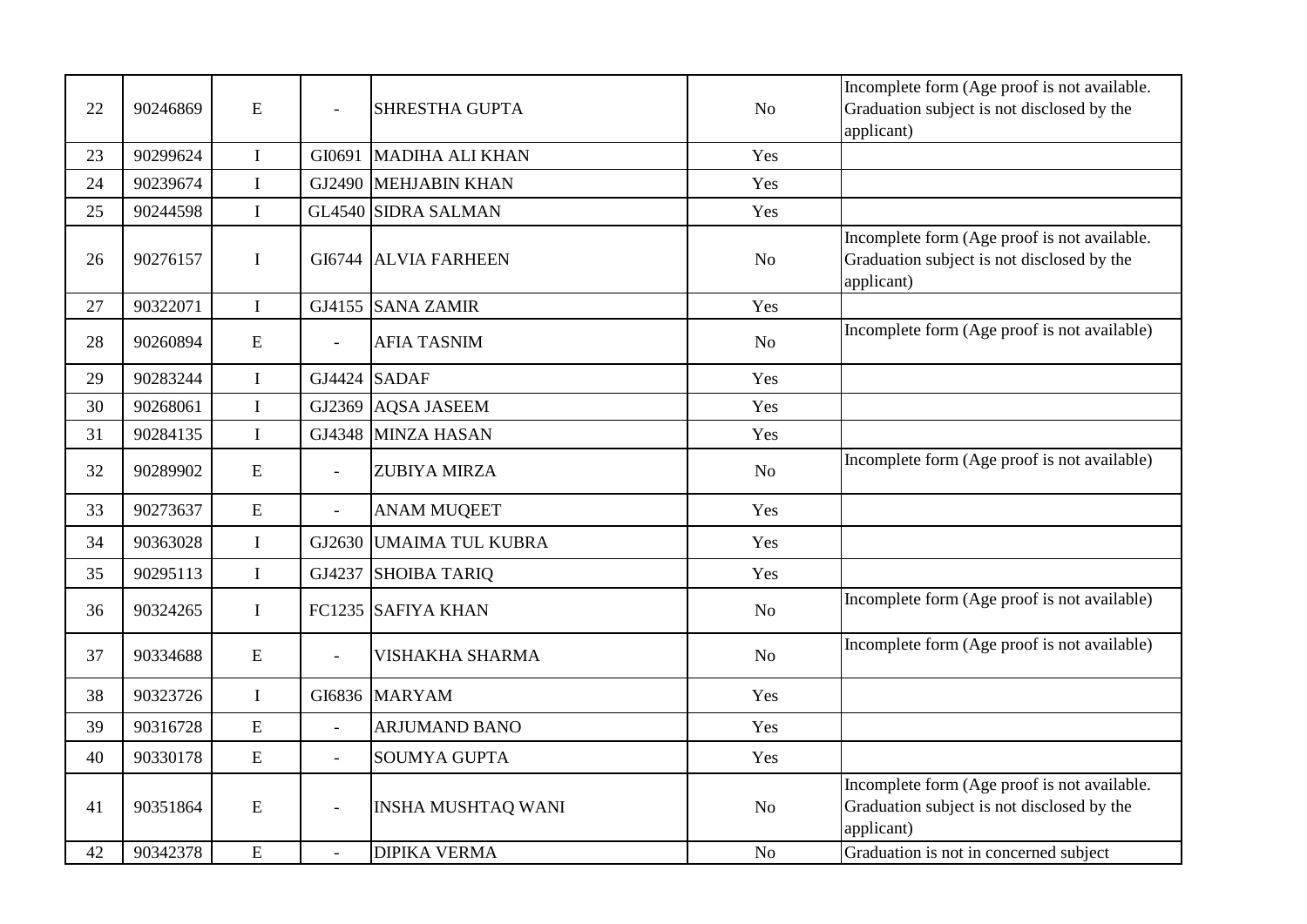| 43 | 90369132 | $\mathbf I$  |                          | GK1359 FATIMA                            | Yes            |                                                                                                           |
|----|----------|--------------|--------------------------|------------------------------------------|----------------|-----------------------------------------------------------------------------------------------------------|
| 44 | 90345069 | ${\bf E}$    | $\overline{\phantom{0}}$ | <b>SANIA ABBAS</b>                       | N <sub>o</sub> | Incomplete form (Age proof and graduation<br>marksheet is not attached by the applicant)                  |
| 45 | 90343753 | ${\bf E}$    | $\overline{\phantom{0}}$ | <b>NISHA PRAVEEN</b>                     | Yes            |                                                                                                           |
| 46 | 90362097 | ${\bf E}$    | $\overline{\phantom{a}}$ | TIEWLYNGKSIAR LYNGDOH<br><b>NONGRANG</b> | Yes            |                                                                                                           |
| 47 | 90357492 | E            | $\overline{\phantom{a}}$ | <b>UZMA RAHMAN</b>                       | Yes            |                                                                                                           |
| 48 | 90360188 | E            | $\overline{a}$           | <b>GUL IMROZ</b>                         | Yes            |                                                                                                           |
| 49 | 90366009 | ${\bf E}$    | $\overline{\phantom{a}}$ | <b>WAJEEHA KHALEEQ</b>                   | No             | Incomplete form (Age proof is not available)                                                              |
| 50 | 90369743 | E            | $\overline{\phantom{0}}$ | <b>SUPRIYA PATEL</b>                     | Yes            |                                                                                                           |
| 51 | 90374681 | ${\bf E}$    | $\overline{\phantom{a}}$ | <b>MAHIMA SARASWAT</b>                   | No             | Percentage of qualifying exam is less than 55%                                                            |
| 52 | 90389978 | ${\bf E}$    | $\overline{\phantom{0}}$ | <b>URWAH</b>                             | No             | Incomplete form (Age proof is not available)                                                              |
| 53 | 90231631 | ${\bf E}$    | $\overline{a}$           | <b>MOHSIN AHMAD</b>                      | No             | Incomplete form (Age proof is not available.<br>Graduation subject is not disclosed by the<br>applicant)  |
| 54 | 90356916 | $\bf I$      | GJ5367                   | ANAYTULLAH                               | Yes            |                                                                                                           |
| 55 | 90393559 | $\mathbf I$  |                          | GH1682 MOHD DANISH                       | No             | Incomplete form (Graduation marksheet is not<br>attached by the applicant)                                |
| 56 | 90232948 | E            | $\overline{\phantom{a}}$ | <b>MOHD RIZWAN</b>                       | Yes            |                                                                                                           |
| 57 | 90378189 | ${\bf E}$    | $\overline{\phantom{a}}$ | <b>SYED BASIT MIAN</b>                   | N <sub>o</sub> | Incomplete form (Graduation marksheet is not<br>attached by the applicant)                                |
| 58 | 90307007 | $\bf{I}$     | GJ1994                   | MUDASSIR WASI KHAN                       | Yes            |                                                                                                           |
| 59 | 90301732 | E            |                          | GL7862 WASIF ALI                         | Yes            |                                                                                                           |
| 60 | 90385611 | E            | $\overline{a}$           | <b>SAMEER KHAN</b>                       | N <sub>o</sub> | Graduation is not in concerned subject                                                                    |
| 61 | 90279115 | ${\bf E}$    | $\overline{\phantom{0}}$ | PRAVEEN KUMAR                            | $\rm No$       | Incomplete form (Age proof is not available.<br>Graduation marksheet is not attached by the<br>applicant) |
| 62 | 90270860 | $\mathbf I$  |                          | GL6034 AMAAN UL HAQ                      | Yes            |                                                                                                           |
| 63 | 90280843 | $\mathbf{I}$ |                          | GL6081 UMAR MUSHTAQ                      | Yes            |                                                                                                           |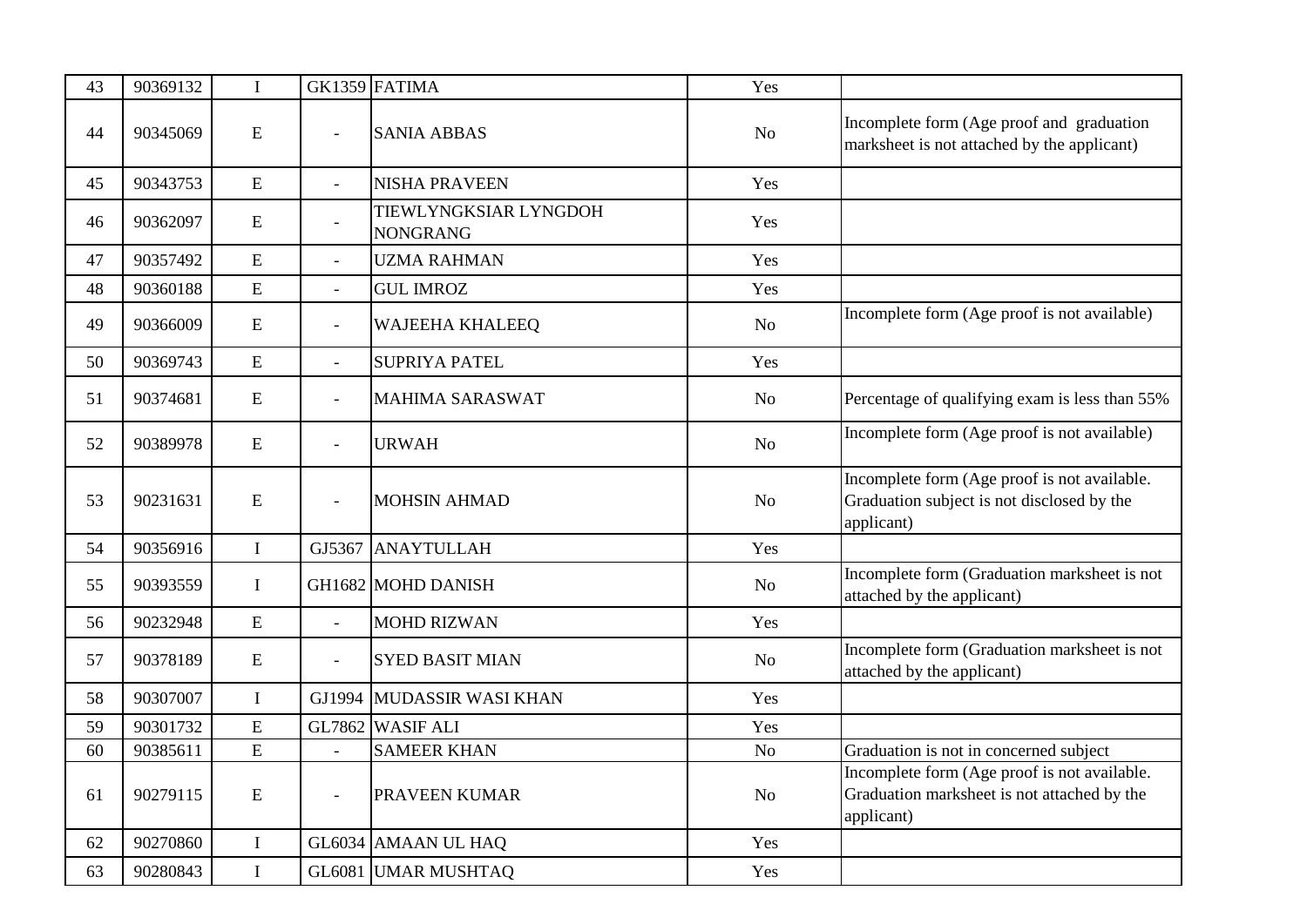| 64 | 90265787 | ${\bf E}$   | $\overline{a}$ | <b>ABU NASR</b>                   | N <sub>o</sub> | Percentage of qualifying exam is less than 55%                                                           |
|----|----------|-------------|----------------|-----------------------------------|----------------|----------------------------------------------------------------------------------------------------------|
| 65 | 90302374 | ${\bf E}$   | $\overline{a}$ | <b>SEEMAB RAZA</b>                | No             | Incomplete form (Age proof is not available.<br>Graduation subject is not disclosed by the<br>applicant) |
| 66 | 90221266 | ${\bf E}$   | $\overline{a}$ | <b>SAJAL SINGH</b>                | Yes            |                                                                                                          |
| 67 | 90349867 | $\mathbf I$ |                | <b>GL0228 AL MUKTADIR HUSSAIN</b> | Yes            |                                                                                                          |
| 68 | 90248636 | E           | $\overline{a}$ | <b>MUFEED P P</b>                 | Yes            |                                                                                                          |
| 69 | 90293738 | ${\bf E}$   | $\equiv$       | <b>ANKUR SARKAR</b>               | Yes            |                                                                                                          |
| 70 | 90252084 | $\mathbf I$ | GJ1886         | <b>KAIF JAMAL</b>                 | Yes            |                                                                                                          |
| 71 | 90315384 | ${\bf E}$   | $\overline{a}$ | <b>MAAZ ALAM</b>                  | Yes            |                                                                                                          |
| 72 | 90231910 | ${\bf E}$   | $\overline{a}$ | <b>SHIVAM RAGHAV</b>              | N <sub>o</sub> | Incomplete form (Age proof is not available)                                                             |
| 73 | 90299580 | $\mathbf I$ | GJ8712         | MOHAMMAD SARMAD ALI KHAN          | Yes            |                                                                                                          |
| 74 | 90316282 | ${\bf E}$   | $\equiv$       | <b>ATRI UPADHYAY</b>              | No             | Incomplete form (Age proof is not available.<br>Graduation subject is not disclosed by the<br>applicant) |
| 75 | 90292251 | $\mathbf I$ | GJ8867         | <b>S ASHRAF HUSAIN</b>            | Yes            |                                                                                                          |
| 76 | 90260845 | $\mathbf I$ | GJ2068         | <b>ZIA ABDULLAH M KHAN</b>        | Yes            |                                                                                                          |
| 77 | 90317072 | E           | $\overline{a}$ | PRASHANT CHAUDHARY                | No             | Incomplete form (Age proof is not available.<br>Graduation subject is not disclosed by the<br>applicant) |
| 78 | 90362423 | ${\bf E}$   | $\overline{a}$ | <b>AHAMMED SAEED E P</b>          | No             | Incomplete form (Age proof is not available.<br>Graduation is not in concerned subject)                  |
| 79 | 90287522 | ${\bf E}$   | $\overline{a}$ | NIDHICHAND K P                    | No             | Incomplete form (Age proof is not available)                                                             |
| 80 | 90274874 | $\mathbf I$ | GI6226         | <b>ABU MOAZ</b>                   | Yes            |                                                                                                          |
| 81 | 90269993 | ${\bf E}$   | $\overline{a}$ | <b>MD ZAWED AKHTER</b>            | Yes            |                                                                                                          |
| 82 | 90284345 | E           | $\overline{a}$ | <b>MOHD ZEESHAN</b>               | Yes            |                                                                                                          |
| 83 | 90319457 | ${\bf E}$   | $\equiv$       | <b>PRASHANT KUMAR</b>             | N <sub>o</sub> | Incomplete form (Age proof is not available)                                                             |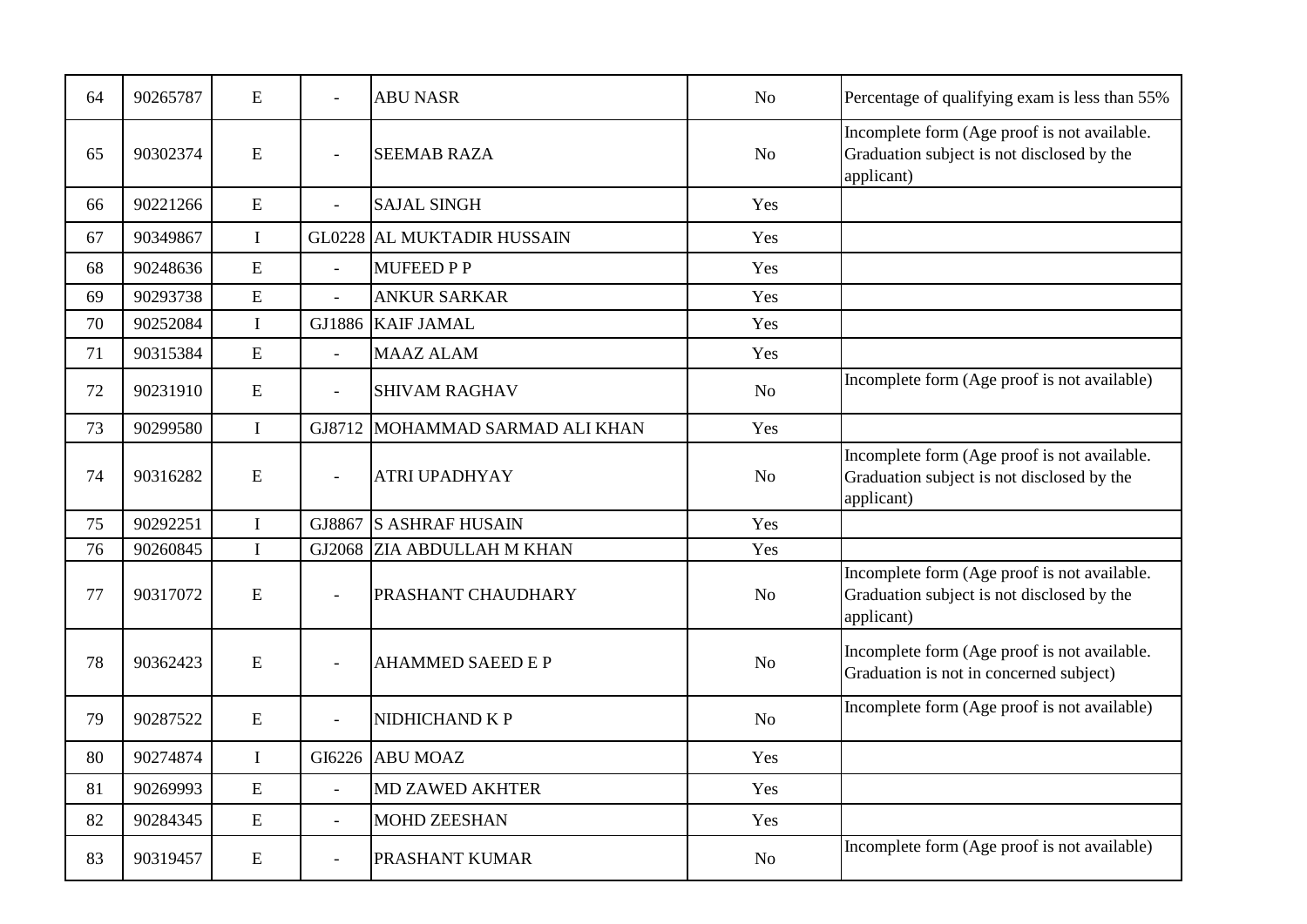| 84  | 90369406 | $\mathbf I$ | GI0081         | <b>MD AMIM AKRAM</b>            | Yes            |                                                                                                          |
|-----|----------|-------------|----------------|---------------------------------|----------------|----------------------------------------------------------------------------------------------------------|
| 85  | 90317657 | $\mathbf I$ |                | <b>GK2317 MOHD UBAID</b>        | N <sub>o</sub> | Incomplete form (Age proof is not available.<br>Graduation subject is not disclosed by the<br>applicant) |
| 86  | 90316190 | E           | $\blacksquare$ | <b>NASHIT ALI</b>               | N <sub>o</sub> | Incomplete form (Age proof is not available)                                                             |
| 87  | 90327170 | E           | $\bar{a}$      | <b>SHAHZEB ANSARI</b>           | N <sub>o</sub> | Incomplete form (Age proof is not available.<br>Graduation subject is not disclosed by the<br>applicant) |
| 88  | 90340750 | ${\bf E}$   |                | <b>SETU SHANDILY</b>            | N <sub>o</sub> | Graduation is not in concerned subject                                                                   |
| 89  | 90352252 | E           | $\bar{a}$      | <b>FAISAL ARSLAN KHAN</b>       | N <sub>o</sub> | Incomplete form (Age proof is not available.<br>Graduation subject is not disclosed by the<br>applicant) |
| 90  | 90360406 | E           | $\blacksquare$ | <b>ATIF SHAHID</b>              | N <sub>o</sub> | Incomplete form (Age proof is not available.<br>Graduation subject is not disclosed by the<br>applicant) |
| 91  | 90363520 | E           | $\overline{a}$ | <b>JITHIN SURESH P C</b>        | Yes            |                                                                                                          |
| 92  | 90384963 | E           | $\blacksquare$ | <b>GOURAV SHARMA</b>            | Yes            |                                                                                                          |
| 93  | 90345484 | E           | $\bar{a}$      | <b>MOHD INTAKHAB</b>            | Yes            |                                                                                                          |
| 94  | 90390011 | ${\bf E}$   | $\overline{a}$ | MUHAMMAD SHIRAS N K K           | Yes            |                                                                                                          |
| 95  | 90365439 | E           | $\blacksquare$ | <b>MEHUL SINGH TOMAR</b>        | N <sub>o</sub> | Incomplete form (Age proof is not available)                                                             |
| 96  | 90368823 | E           | $\blacksquare$ | <b>ABDUR ROUSHAN ALAM</b>       | N <sub>o</sub> | Incomplete form (Age proof is not available)                                                             |
| 97  | 90392248 | ${\bf E}$   | $\overline{a}$ | <b>SHAKEEL AHAMAD</b>           | Yes            |                                                                                                          |
| 98  | 90380874 | ${\bf E}$   | $\overline{a}$ | <b>AHSAN FAROOQUI</b>           | Yes            |                                                                                                          |
| 99  | 90385774 | E           | $\overline{a}$ | <b>MUFEED HASSAN</b>            | Yes            |                                                                                                          |
| 100 | 90385002 | ${\bf E}$   | $\blacksquare$ | <b>MEHTAB ALI</b>               | N <sub>o</sub> | Incomplete form (Age proof is not available.<br>Graduation subject is not disclosed by the<br>applicant) |
| 101 | 90385883 | E           |                | <b>GH5373 MD SHAHRUKH AHMAD</b> | Yes            |                                                                                                          |
| 102 | 90391628 | ${\bf E}$   |                | <b>SREEJITH JAYAKUMAR</b>       | Yes            |                                                                                                          |